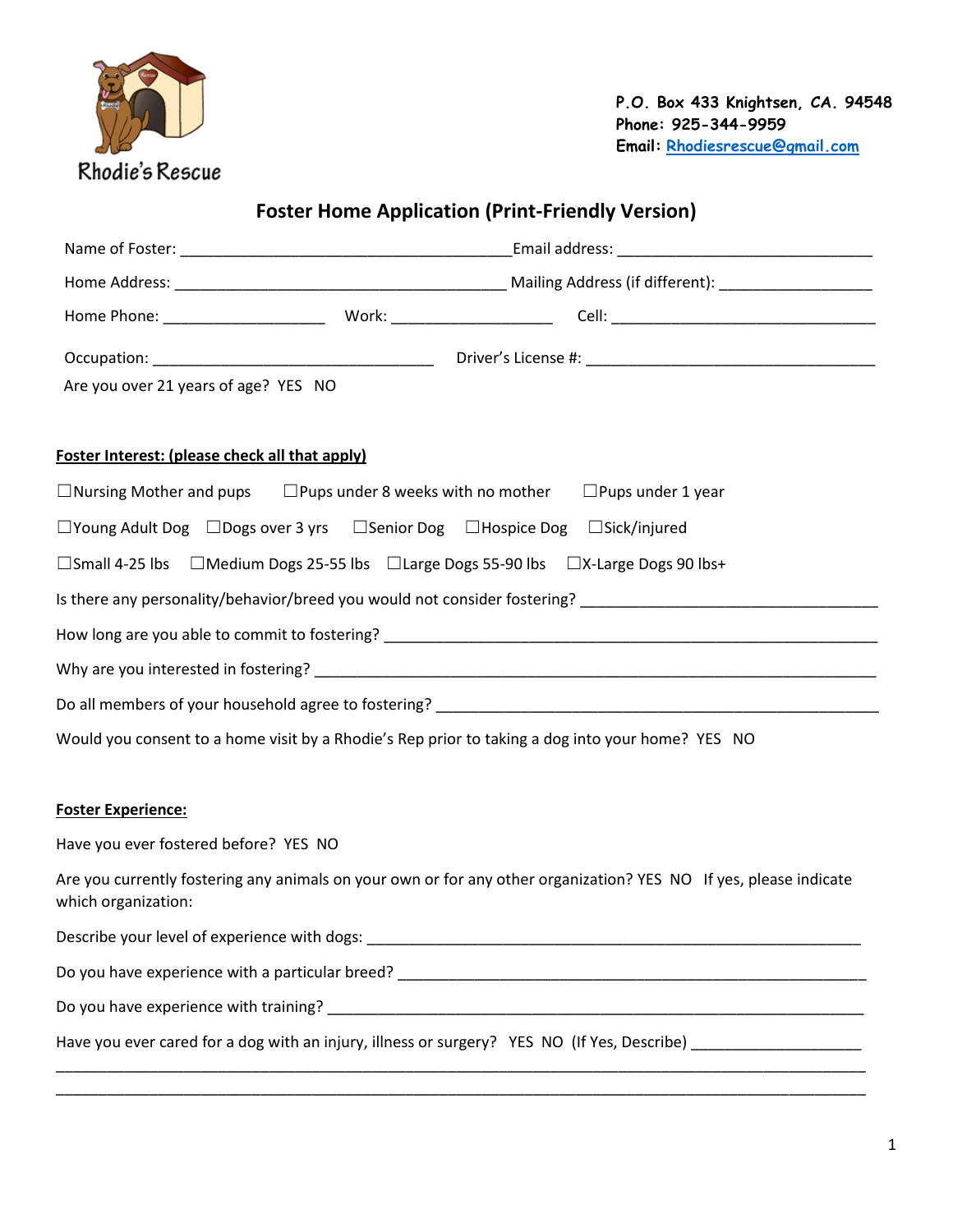# **Rhodie's Rescue**

# **Foster Home Application (Print-Friendly Version) - continued**

#### **Tell us about your pets:**

How many companion animals do you currently have? \_\_\_\_\_\_\_\_\_\_\_\_\_\_\_\_\_\_\_\_\_\_\_\_\_\_\_\_\_\_

| Number of Dogs:        | Number of Cats: |
|------------------------|-----------------|
| Other Pets: (describe) |                 |

Current Dogs:

| Age | Gender | <b>Breed</b> | Spay/Neutered |
|-----|--------|--------------|---------------|
|     |        |              | Yes/No        |
|     |        |              | Yes/No        |
|     |        |              | Yes/No        |
|     |        |              | Yes/No        |

Current Cats:

| Age | Gender | <b>Breed</b> | Spay/Neutered |
|-----|--------|--------------|---------------|
|     |        |              | Yes/No        |
|     |        |              | Yes/No        |
|     |        |              | Yes/No        |
|     |        |              | Yes/No        |

Are all your pets current on vaccinations? Yes/No

Do they get along with other animals? Yes/No

Do they have any medical or behavioral issues? Yes/No If yes, please explain: \_\_\_\_\_\_\_\_\_\_\_\_\_\_\_\_\_\_\_\_\_\_\_\_\_\_\_\_\_\_\_\_

What companion animals have you had in the past (those that are no longer with you) and what happened to them?

\_\_\_\_\_\_\_\_\_\_\_\_\_\_\_\_\_\_\_\_\_\_\_\_\_\_\_\_\_\_\_\_\_\_\_\_\_\_\_\_\_\_\_\_\_\_\_\_\_\_\_\_\_\_\_\_\_\_\_\_\_\_\_\_\_\_\_\_\_\_\_\_\_\_\_\_\_\_\_\_\_\_\_\_\_\_\_\_\_\_\_\_\_

Who is/was your veterinarian? :\_\_\_\_\_\_\_\_\_\_\_\_\_\_\_\_\_\_\_\_\_\_\_\_\_\_\_\_\_\_\_\_\_\_\_\_\_\_\_\_\_\_\_\_\_\_\_\_\_\_\_\_\_\_\_\_\_\_\_\_\_\_\_\_\_\_\_

| Clinic or Hospital Name:                                | Citv: |
|---------------------------------------------------------|-------|
| May we contact him/her for a reference? Yes/No Phone #: |       |

#### **ABOUT YOUR HOME:**

| How many adults (over 18) live in your home?                                             | Are there any children under 18? Yes/No |
|------------------------------------------------------------------------------------------|-----------------------------------------|
| If yes, what are their ages?                                                             |                                         |
| Are there other family members, friends or other children that visit regularly? Yes/No   |                                         |
| If yes, how often and can you explain?                                                   |                                         |
| Are there any other pets that visit your house regularly? Yes/No If yes, please explain: |                                         |
| Does anyone in your home have allergies to pets? Yes/No If yes, who?                     |                                         |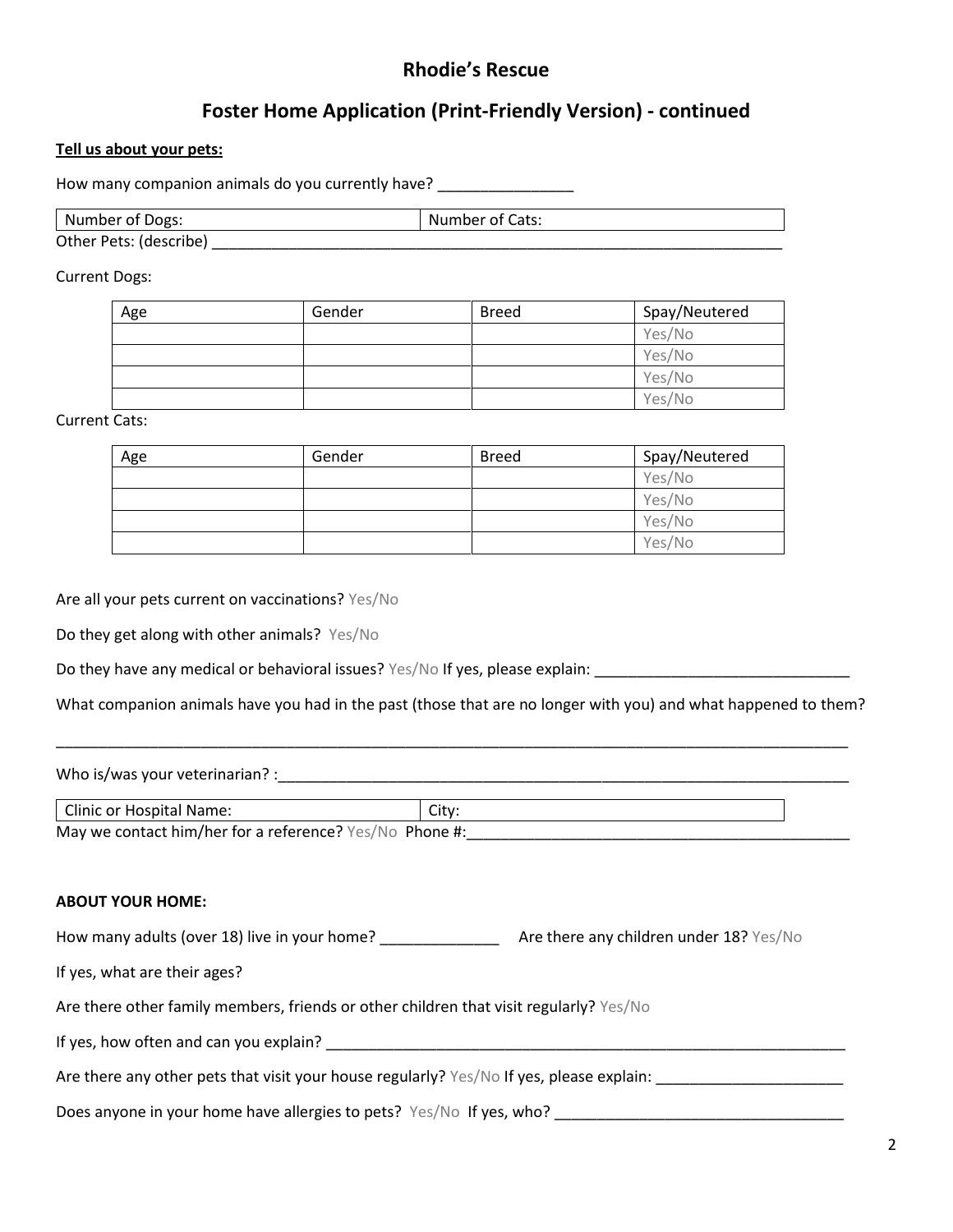## **Rhodie's Rescue**

### **Foster Home Application (Print-Friendly Version)- continued**

| Is your home: $\square$ House $\square$ Apartment $\square$ Condo $\square$ Townhouse $\square$ Duplex Studio                                           |  |
|---------------------------------------------------------------------------------------------------------------------------------------------------------|--|
| Do you: $\square$ Own $\square$ Rent $\square$ Sublet $\square$ Belong to HOA How long at this address?                                                 |  |
| If you rent, do you have landlord's permission to have pets? Yes/No                                                                                     |  |
| Can you provide a copy of your rental agreement that states you are allowed pets? Yes/No                                                                |  |
|                                                                                                                                                         |  |
| Do you have a 6 foot fenced, and secure backyard? Yes/No                                                                                                |  |
| Is there shelter from the elements in your backyard? Yes/No Please describe: ______________________                                                     |  |
| Where does your front door open to? $\square$ Street $\square$ Hall/Entryway $\square$ Front Yard $\square$ Courtyard                                   |  |
| How many hours are you away from home on an average day?                                                                                                |  |
| Can you provide pictures of your front yard, back yard and the areas inside your home where the dog will sleep, eat and<br>be allowed to access? Yes/No |  |

#### **ABOUT YOUR FOSTER DOG:**

Who will be the primary care giver for your foster dog? \_\_\_\_\_\_\_\_\_\_\_\_\_\_\_\_\_\_\_\_\_\_\_\_\_\_\_\_\_\_\_\_\_\_\_\_\_\_\_\_\_

Where will your foster dog(s) stay when while you are away from home?

Where will your foster dog sleep at night? \_\_\_\_\_\_\_\_\_\_\_\_\_\_\_\_\_\_\_\_\_\_\_\_\_\_\_\_\_\_\_\_\_\_\_\_\_\_\_\_\_\_\_\_\_\_\_\_\_\_\_\_

Where will your foster dog be when you are at home? \_\_\_\_\_\_\_\_\_\_\_\_\_\_\_\_\_\_\_\_\_\_\_\_\_\_\_\_

How will your foster dog get exercise?  $\blacksquare$ 

How will you discipline the dog? \_\_\_\_\_\_\_\_\_\_\_\_\_\_\_\_\_\_\_\_\_\_\_\_\_\_\_\_\_\_\_\_\_\_\_\_\_\_\_\_\_\_\_\_\_\_\_\_\_\_\_\_\_\_\_\_\_\_\_\_

Will you obedience train the dog?

Are you able to keep your foster dog separate from your own animals? Yes/No

Would you be comfortable giving your foster dog medications? Yes/No

Are you able to transport your foster dog to veterinary appointments? Yes/No

Are you able to bring your foster dog to weekend adoption events at least 3 times/month? Yes/No

Are you willing to show your foster dog during the week by appointment, either in your home or a designated public area to potential adopters? Yes/No

\_\_\_\_\_\_\_\_\_\_\_\_\_\_\_\_\_\_\_\_\_\_\_\_\_\_\_\_\_\_\_\_\_\_\_\_\_\_\_\_\_\_\_\_\_\_\_\_\_\_\_\_\_\_\_\_\_\_\_\_\_\_\_\_\_\_\_\_\_\_\_\_\_\_\_\_\_\_\_\_\_\_\_\_\_\_\_

What would cause you to want to return your foster dog? \_\_\_\_\_\_\_\_\_\_\_\_\_\_\_\_\_\_\_\_\_\_\_\_\_\_\_\_\_\_\_\_\_\_\_\_\_\_\_